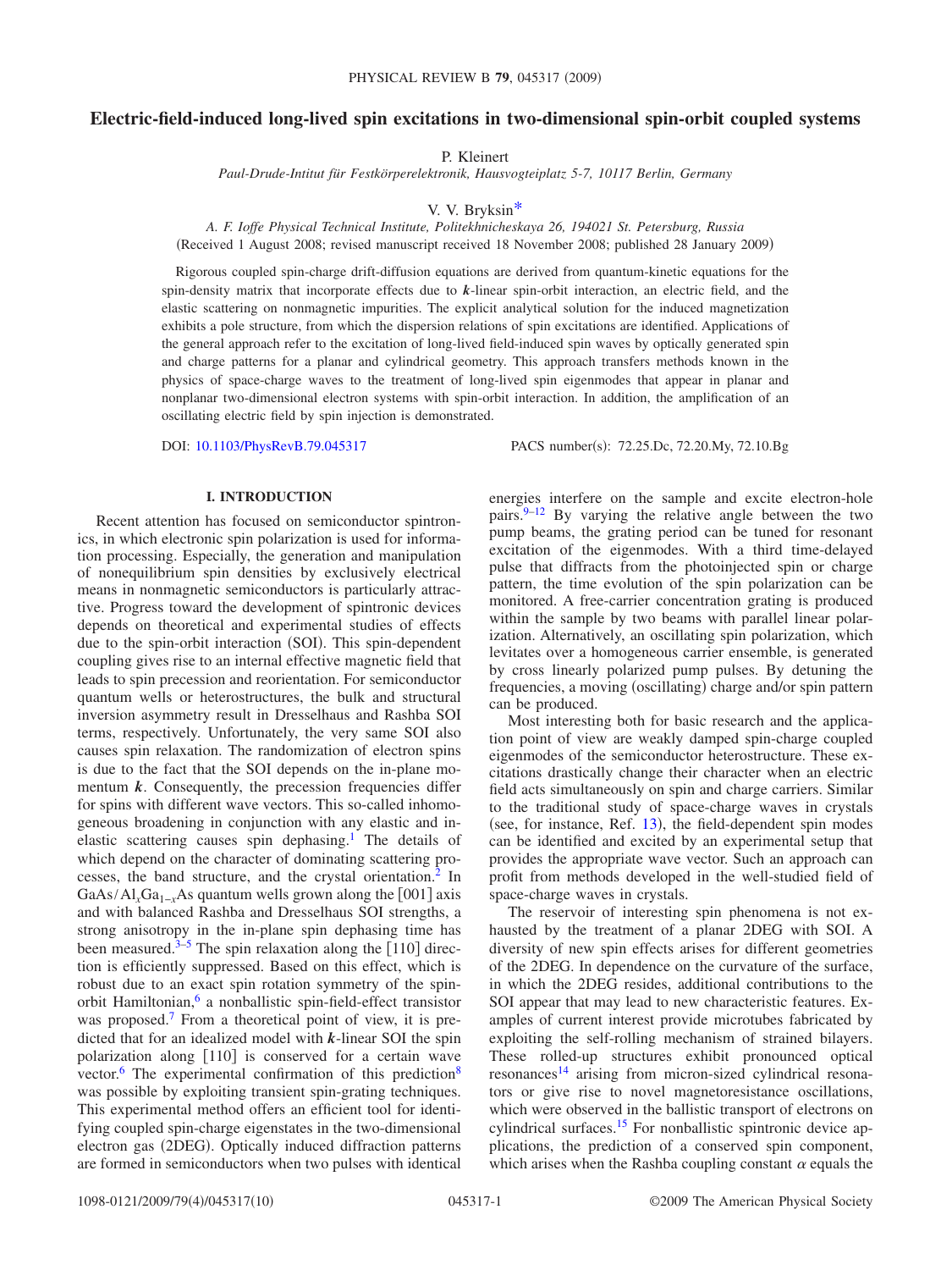quantity  $\hbar^2/2m^*R$  (with *R* being the radius of the cylinder and  $m^*$  the effective mass of the 2DEG) is the most interesting[.16](#page-9-13) The identification of this novel long-lived spin mode by fabricated curved samples seems to be feasible with the present-day technology. $17-20$  $17-20$ 

It is the aim of this paper to systematically derive general spin-charge coupled drift-diffusion equations for a semiconductor heterostructures with a general *k*-linear SOI that refer both to the planar and cylindrical geometries. Based on the rigorous analytical solution of these equations, a number of electric-field-driven long-lived spin resonances are studied.

# **II. DERIVATION AND SOLUTION OF DRIFT-DIFFUSION EQUATIONS**

<span id="page-1-1"></span>In this section, we introduce the model, derive quantumkinetic equations for the spin-density matrix, and solve related spin-charge coupled drift-diffusion equations for conduction-band electrons, which reside in an asymmetric semiconductor quantum well or in a heterostructure on a cylindrical surface. Coupled spin and charge excitations are treated by an effective-mass Hamiltonian, which includes both SOI and short-range spin-independent elastic scattering on impurities. We focus on spin effects exerted by an electric field *E*. The single-particle model Hamiltonian for both the planar and cylindrical 2DEG has the form

<span id="page-1-0"></span>
$$
H_0 = \sum_{k,s} a_{ks}^\dagger [\varepsilon_k - \varepsilon_F] a_{ks} + \sum_{k,s,s'} [\Omega(k) \cdot \sigma_{ss'}] a_{ks}^\dagger a_{ks'} - i e E \sum_{k,s} \nabla_{\kappa} a_{k-(\kappa/2)s}^\dagger a_{k+(\kappa/2)s} |_{\kappa=0} + u \sum_{k,k'} \sum_s a_{ks}^\dagger a_{k's},
$$
\n(1)

where the carrier creation  $(a_{ks}^{\dagger})$  and annihilation  $(a_{ks})$  operators depend on the spin index *s* and the wave vector *k*  $=(k_x, k_y, 0)$   $[k=(k_\varphi, k_z, 0)]$  of the planar [cylindrical] 2DEG.  $k_z$  denotes the wave vector component along the cylinder axis and  $k_{\varphi} = (m + 1/2) / R$  $k_{\varphi} = (m + 1/2) / R$  $k_{\varphi} = (m + 1/2) / R$ , with *m* being an integer. In Eq. (1),  $\varepsilon_k$ ,  $\varepsilon_F$ , and  $\sigma$  denote the energy of free electrons, the Fermi energy, and the vector of Pauli matrices, respectively. In the Born approximation, the elastic-scattering time  $\tau$  is expressed by the strength *u* of elastic scattering according to the equation

$$
\frac{1}{\tau} = \frac{2\pi u^2}{\hbar} \sum_{k'} \delta(\varepsilon(k) - \varepsilon(k')).
$$
 (2)

All information about SOI is absorbed into the definition of the vector  $\Omega(k)$ . The components of which have their specific form for the planar and cylindrical geometry. We restrict the treatment to linear-in-*k* Rashba and Dresselhaus SOI contributions that result from the inversion asymmetry of the quantum-well confining potential and the lack of bulk inversion symmetry.

First, let us describe the situation for a planar 2DEG. At the presence of both Rashba and Dresselhaus SOI terms, the electric-field-induced spin polarization depends both on the orientation of the in-plane electric field $2^{1,22}$  $2^{1,22}$  $2^{1,22}$  and on the spininjection direction. $^{23}$  In order to account for these dependencies, we consider the general class of *k*-linear SOI expressed by  $\Omega_i(k) = \alpha_{ij} k_j$ , where  $\alpha_{ij}$  are spin-orbit coupling constants[.24](#page-9-19) The most studied example is a semiconductor quantum well grown along the  $[001]$  direction. Assuming that the Cartesian coordinate axes are oriented along the principal crystallographic directions, we have for the combined Rashba-Dresselhaus model  $\alpha_{11} = \beta$ ,  $\alpha_{12} = \alpha$ ,  $\alpha_{21} = -\alpha$ , and  $\alpha_{22}=-\beta$ , with  $\alpha$  and  $\beta$  being the Rashba and Dresselhaus coupling constants, respectively. A change in the spininjection direction is achieved by the transformation  $\Omega'$  $=U\Omega(U^{-1}k)$ , with *U* being a rotation matrix.<sup>23</sup> A configuration of particular interest is obtained after a rotation around the angle  $\pi/4$ , which leads to the SOI couplings:  $\alpha_{11}=0$ ,  $\alpha_{12}=\alpha-\beta$ ,  $\alpha_{22}=0$ , and  $\alpha_{21}=-(\alpha+\beta)$ .

All information about electric-field effects in the spincharge coupled electron ensemble is contained in the spindensity matrix

$$
f_{s'}^s(\mathbf{k}, \mathbf{k'}|t) = \langle a_{\mathbf{k}s}^{\dagger} a_{\mathbf{k'}s'} \rangle_t,
$$
 (3)

which is calculated from quantum-kinetic equations.<sup>25–[28](#page-9-21)</sup> Results are derived for the physical components  $f = Tr \hat{f}$  and  $f$  $=Tr(\boldsymbol{\sigma}\hat{f})$  of the spin-density matrix<sup>28</sup> in the  $k, \kappa$  representation, where  $k \rightarrow k + \kappa/2$  and  $k' \rightarrow k - \kappa/2$ .

Next, let us specify our model for SOI on a cylindrical surface. The states of the second-quantized Hamiltonian for a 2DEG on a cylinder depend on the momentum  $k_z$  along the cylinder axis, the spin *s*, and the angle  $\varphi$  around the periphery[.29](#page-9-22)[–32](#page-9-23) Accounting for the periodic boundary condition by a discrete Fourier transformation

$$
a_{k_z\uparrow}(\varphi) = \sum_{m=-\infty}^{\infty} e^{im\varphi} a_{k_z m\uparrow}, \quad a_{k_z\downarrow}(\varphi) = e^{i\varphi} \sum_{m=-\infty}^{\infty} e^{im\varphi} a_{k_z m\downarrow},
$$
\n(4)

the Hamiltonian can be cast into a form given by Eq.  $(1)$  $(1)$  $(1)$  with the parabolic dispersion relation

$$
\varepsilon(k) = \frac{\hbar^2 k^2}{2m^*} - \frac{1}{2R} \left( \alpha - \frac{\hbar^2}{4m^* R} \right) \tag{5}
$$

and the vector  $\Omega(k)$  characterizing the SOI on a cylinder

$$
\Omega(k) = \left(0, -(\alpha k_z - \beta k_\varphi), k_\varphi \left(\alpha - \frac{\hbar^2}{2m^*R}\right) - \beta k_z\right)
$$
  
=  $(0, \Omega_y, \Omega_z)$ . (6)

The effects of an electric field on the spin polarization on a cylinder surface are most suitably studied by projecting the spin vector on a local trihedron. This transformation is achieved by

$$
f = \sum_{s,s'} f_{s'}^s S_{ss'},\tag{7}
$$

where the matrices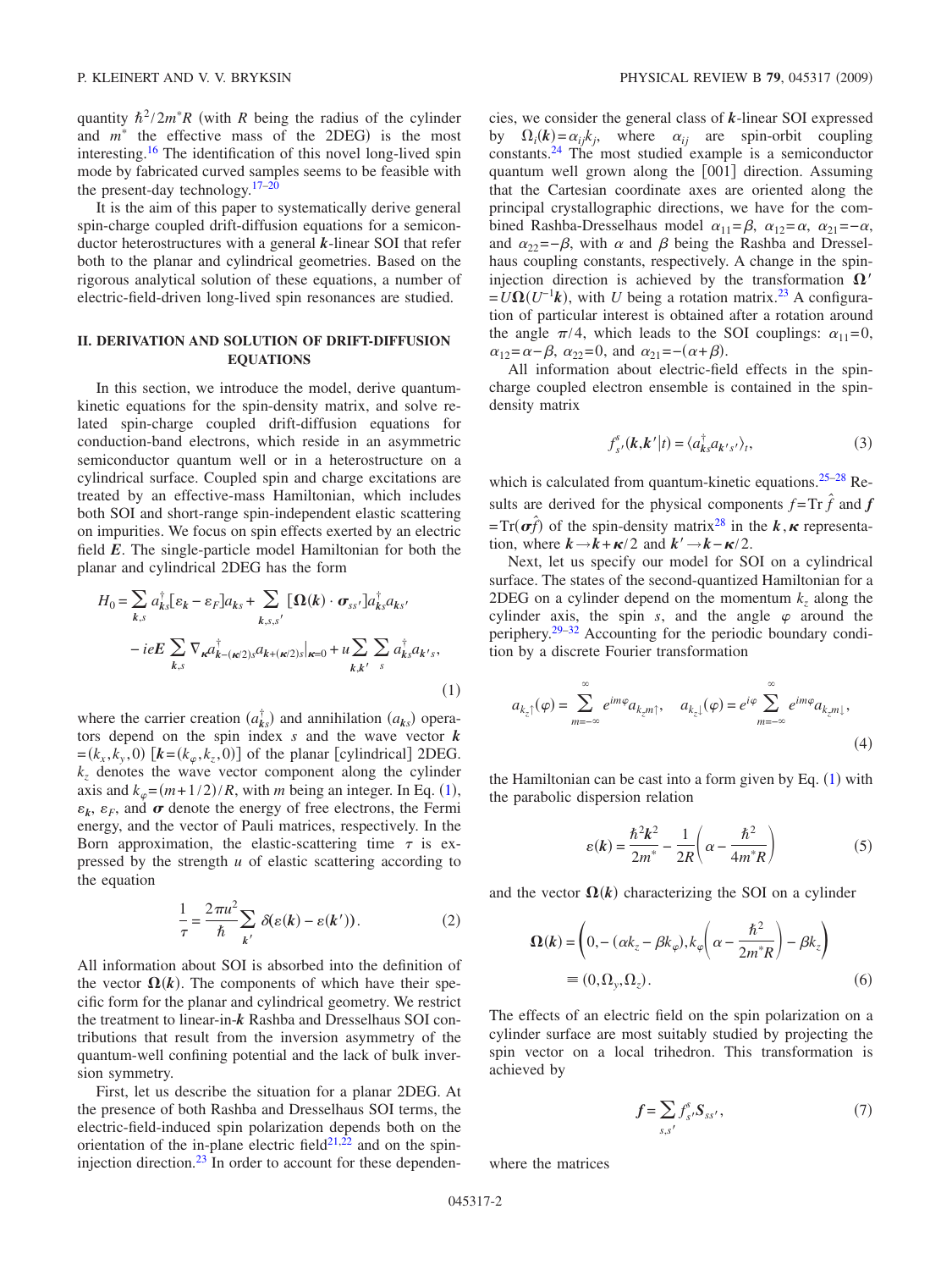$$
S^{\varphi} = \frac{1}{2} \begin{pmatrix} 0 & ie^{2i\varphi} \\ -ie^{-2i\varphi} & 0 \end{pmatrix}, \quad S^{z} = \frac{1}{2} \begin{pmatrix} 1 & 0 \\ 0 & -1 \end{pmatrix},
$$

$$
S^{r} = \frac{1}{2} \begin{pmatrix} 0 & e^{2i\varphi} \\ e^{-2i\varphi} & 0 \end{pmatrix}
$$
(8)

project to the cylinder axis  $(S_z)$ , as well as to the tangential  $(S_{\varphi})$  and normal  $(S_r)$  directions. The above-mentioned shift of wave vectors leads to the new components  $k_{\varphi} = (m+m)$  $+(1)/2R$  and  $\kappa_{\varphi} = (m - m')/R$ .

Starting from the Hamiltonian in Eq.  $(1)$  $(1)$  $(1)$ , which applies both to the planar and cylindrical 2DEGs, the spin-charge coupled kinetic equations are derived by applying the same calculational steps as in our previous work.<sup>28</sup> As there is no need to repeat this derivation, we write down the final result

<span id="page-2-1"></span>
$$
\frac{\partial}{\partial t}f(\mathbf{k}, \mathbf{\kappa}|t) - \frac{i\hbar}{m^*}\mathbf{k} \cdot \mathbf{\kappa}f - \frac{i}{\hbar}\Omega(\mathbf{\kappa}) \cdot f + \frac{e}{\hbar}E \cdot \nabla_k f = \frac{1}{\tau}(\bar{f} - f),\tag{9}
$$

<span id="page-2-0"></span>
$$
\frac{\partial}{\partial t} f(k, \kappa | t) - \frac{i\hbar}{m^*} (k \cdot \kappa) f - \frac{2}{\hbar} \Omega(k) \times f - \frac{i}{\hbar} \Omega(\kappa) f + \frac{e}{\hbar} (E \cdot \nabla_k) f
$$

$$
= \frac{1}{\tau} (\bar{f} - f) + \frac{\Omega(k)}{\tau} \frac{\partial}{\partial \varepsilon(k)} \bar{f} - \frac{1}{\tau} \frac{\partial}{\partial \varepsilon(k)} \overline{\Omega(k)} f, \tag{10}
$$

where the spin-orbit coupling vector  $\Omega(\kappa)$  has to be redefined for the cylinder geometry according to

$$
\mathbf{\Omega}(\mathbf{\kappa}) = -(\Omega_{y}(\mathbf{\kappa})\sin(2\varphi), \Omega_{y}(\mathbf{\kappa})\cos(2\varphi), -\Omega_{z}(\mathbf{\kappa})).
$$
\n(11)

On the right-hand side of Eq.  $(10)$  $(10)$  $(10)$  there appear spindependent contributions to the collision integral, which guarantee that the spin model correctly approaches the state of thermodynamic equilibrium. The quantum-kinetic equations  $(9)$  $(9)$  $(9)$  and  $(10)$  $(10)$  $(10)$  for the elements of the spin-density matrix describe a number of interesting field-dependent spin effects in a 2DEG with SOI. We mention the study of the spin-Hall effect and the related proper definition of the spin current<sup>28[,33](#page-9-24)</sup> as well as the identification of spin-coherent waves in the ballistic regime. $34,35$  $34,35$  In addition, the basic equations ([9](#page-2-1)) and  $(10)$  $(10)$  $(10)$  allow the treatment of the charge-Hall effect<sup>21</sup> and the anomalous Hall effect.<sup>36</sup> Related results valid for a 2DEG on a cylindrical surface are easily obtained from Eqs. ([9](#page-2-1)) and  $(10).$  $(10).$  $(10).$ 

Another class of field-mediated spin effects in semiconductors is covered by spin-charge coupled drift-diffusion equations that are derived from Eqs.  $(9)$  $(9)$  $(9)$  and  $(10)$  $(10)$  $(10)$  in a straightforward manner under the condition of weak SOI. Within this framework, we studied the electric-field-driven Hanle effect, spin remagnetization waves, and the influence of an electric field on the persistent spin helix. $37,38$  $37,38$  Here, we extend this approach by a strict identification of fielddependent spin modes from the analytical solution of spincharge coupled drift-diffusion equations and by treating an excitation mechanism based on the optical grating technique. Specific results are obtained for the planar and the cylindrical geometries.

To establish the quasiclassical drift-diffusion picture, the coupled quantum kinetic equations are studied in the longwavelength and low-frequency regime. Results are easily obtained for weak SOI when a physically relevant evolution period exists, in which the carrier energy is already thermalized, although both the charge and spin densities still remain inhomogeneous. We shall focus on this regime, where the following ansatz for the spin-density matrix is justified: $37$ 

<span id="page-2-2"></span>
$$
\overline{f}(\mathbf{k}, \mathbf{\kappa}|t) = -F(\mathbf{\kappa}, t) \frac{dn(\varepsilon_k)/d\varepsilon_k}{dn/d\varepsilon_F},
$$
\n(12)

$$
\bar{f}(\mathbf{k}, \mathbf{\kappa}|t) = -F(\mathbf{\kappa}, t) \frac{dn(\varepsilon_k)/d\varepsilon_k}{dn/d\varepsilon_F}.
$$
 (13)

<span id="page-2-3"></span>The bar over the quantities *f* and *f* indicates an integration with respect to the polar angle of the vector  $k$ . In Eqs.  $(12)$  $(12)$  $(12)$ and  $(13)$  $(13)$  $(13)$ ,  $n(\varepsilon_k)$  denotes the Fermi function and *n*  $=f d\varepsilon \rho(\varepsilon) n(\varepsilon)$  is the carrier density with  $\rho(\varepsilon)$  being the density of states of the 2DEG. By applying the outlined schema, spin-charge coupled drift-diffusion equations are straightforwardly derived for the macroscopic carrier density  $F(\mathbf{x},t)$ and magnetization  $M(\kappa, t) = \mu_B F(\kappa, t)$  (with  $\mu_B = e\hbar/2m^*c$ being the Bohr magneton). We obtain the coupled set of drift-diffusion equations,

$$
\left[\frac{\partial}{\partial t} - i\mu \mathbf{E} \cdot \mathbf{\kappa} + D\mathbf{\kappa}^2\right] F + \frac{i}{\hbar \mu_B} [\mathbf{\Omega}(\mathbf{\kappa}) - \tilde{\mathbf{\Omega}}(\mathbf{\kappa})] \cdot M = 0,
$$
\n(14)

<span id="page-2-4"></span>
$$
\left[\frac{\partial}{\partial t} - i\mu \mathbf{E} \cdot \mathbf{\kappa} + D\mathbf{\kappa}^2 + \hat{\Gamma}\right] \mathbf{M} - \frac{e}{m^*c} \mathbf{M} \times \mathbf{H}_{\text{eff}} - \chi(\hat{\Gamma}\mathbf{H}_{\text{eff}}) \frac{F}{n}
$$

$$
-\frac{i\mu}{2\pi c} \tilde{\mathbf{\Omega}}(\mathbf{\kappa}) F = \mathbf{G},\qquad(15)
$$

in which the matrix of spin-scattering times  $\hat{\Gamma}$ , an axial vector  $\tilde{\Omega}$ , and an effective magnetic field  $H_{\text{eff}}$  appear.  $\chi = \mu_B^2 n^2$ denotes the Pauli susceptibility and *n'* is an abbreviation for  $dn/d\varepsilon_F$ . In addition, the spin generation by an external source is accounted for by the vector  $G$  on the right-hand side of Eq.  $(15)$  $(15)$  $(15)$ . *D* and  $\mu$  denote the diffusion coefficient and the mobility, which satisfy the Einstein relation  $\mu = eDn'/n$ .

The general structure of Eqs.  $(14)$  $(14)$  $(14)$  and  $(15)$  $(15)$  $(15)$  applies both to the planar and cylindrical geometries. The specification of the model proceeds by defining the quantities entering these equations.

Let us first specify our model of a planar 2DEG, for which we consider the general class of linear SOI expressed by  $\Omega(k) = \hat{\alpha}k$ , with  $\hat{\alpha}$  being the 2 × 2 matrix of spin-orbit coupling constants. For the combined Rashba-Dresselhaus model  $\alpha_{11}=-\alpha_{22}=\beta$ ,  $\alpha_{12}=-\alpha_{21}=\alpha$ , we use the representation

$$
\alpha = \frac{\hbar^2 K}{m} \cos(\psi + \pi/4), \quad \beta = \frac{\hbar^2 K}{m} \sin(\psi + \pi/4), \quad (16)
$$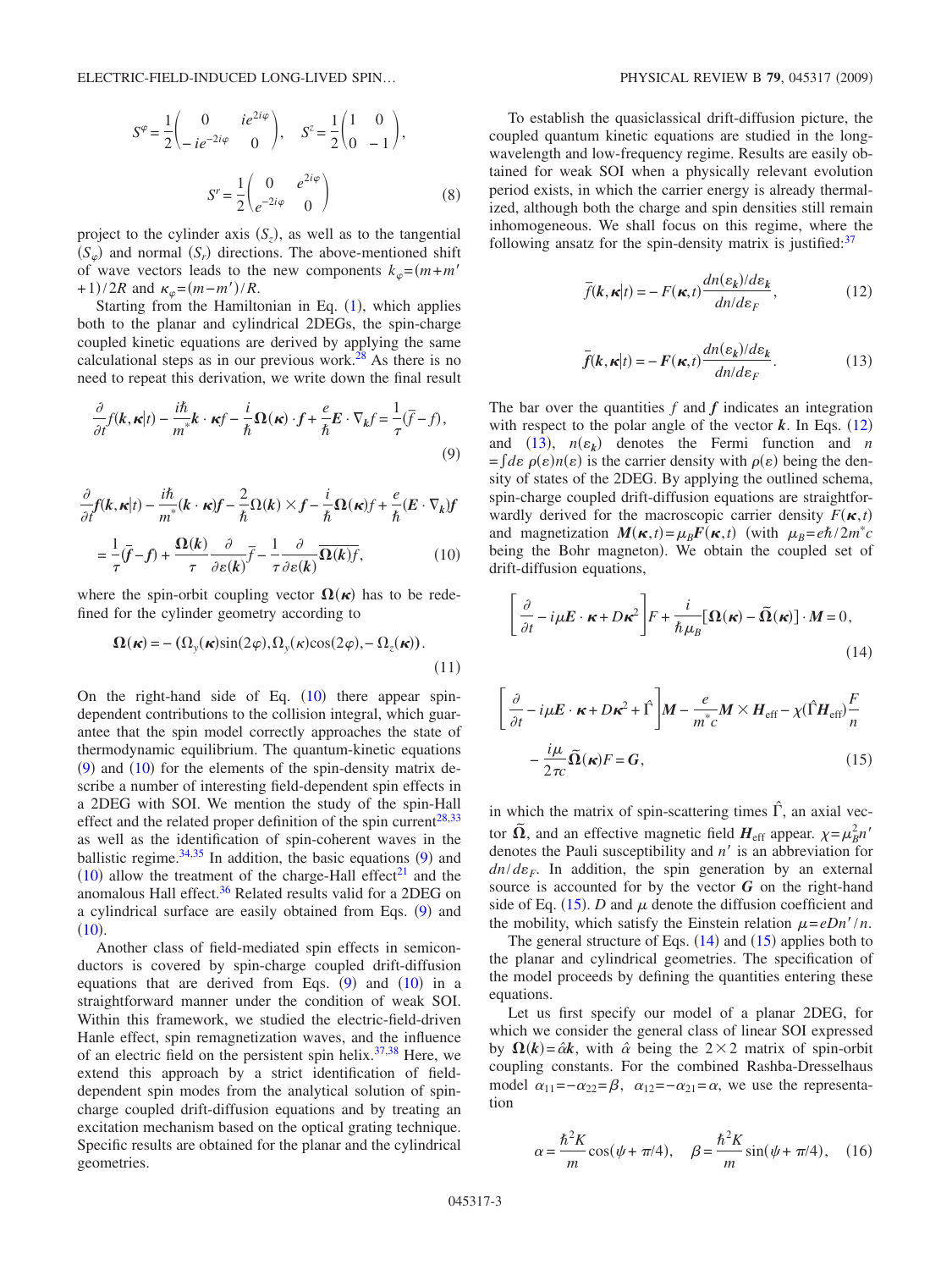which reduces to the pure Rashba and the pure Dresselhaus SOI for  $\psi = -\pi/4$  and  $\psi = \pi/4$ , respectively. The spinscattering matrix has the form

$$
\hat{\Gamma} = \frac{1}{\tau_s} \begin{pmatrix} 1 & \cos(2\psi) & 0 \\ \cos(2\psi) & 1 & 0 \\ 0 & 0 & 2 \end{pmatrix},
$$
(17)

where the spin-scattering time  $\tau_s$  is given by  $1/\tau_s = 4DK^2$ . The electric field enters the drift-diffusion equations  $(14)$  $(14)$  $(14)$  and  $(15)$  $(15)$  $(15)$  via the vector

$$
\widetilde{\Omega}(\kappa) = \frac{2m^*\tau}{\hbar^2} |\hat{\alpha}| (\kappa \times \mu E), \tag{18}
$$

and the effective magnetic field

$$
H_{\text{eff}} = -\frac{2m^{*2}c}{e\hbar^2}\hat{\alpha}(\mu E + 2iD\kappa),\qquad(19)
$$

which originates from the SOI.

For a 2DEG on a cylindrical surface, we treat the Rashba-Dresselhaus model, for which the symmetric matrix *ˆ* of spin-scattering times has the form

$$
\hat{\Gamma} = \frac{4Dm^{*2}}{\hbar^4} \begin{pmatrix} a_{11}^2 + a_{12}^2 + a_{31}^2 + a_{32}^2 & -\left(a_{22}a_{32} + a_{21}a_{31}\right) & -\left(a_{11}a_{21} + a_{22}a_{12}\right) \\ -\left(a_{22}a_{32} + a_{21}a_{31}\right) & a_{11}^2 + a_{12}^2 + a_{21}^2 + a_{22}^2 & -\left(a_{12}a_{32} + a_{11}a_{31}\right) \\ -\left(a_{11}a_{21} + a_{22}a_{12}\right) & -\left(a_{12}a_{32} + a_{11}a_{31}\right) & a_{21}^2 + a_{22}^2 + a_{31}^2 + a_{32}^2 \end{pmatrix},\tag{20}
$$

where the quantities  $a_{ij}$  are expressed by the spin-orbit coupling constants

$$
a_{11} = \beta \sin(2\varphi), \quad a_{21} = \beta \cos(2\varphi),
$$

$$
a_{12} = -\alpha \sin(2\varphi), \quad a_{22} = -\alpha \cos(2\varphi),
$$
 (21)

$$
a_{31} = -\left(\alpha - \frac{\hbar^2}{2m^*R}\right), \quad a_{32} = \beta.
$$
 (22)

The electric field is accounted for by the vector

$$
\widetilde{\Omega}(\kappa) = \frac{2m^* \tau}{\hbar^2} [\Omega(\kappa) \times \Lambda]
$$
 (23)

with

$$
\Lambda = (a_{21}\mu E_{\varphi} + a_{22}\mu E_{z}, a_{31}\mu E_{\varphi} + a_{32}\mu E_{z}, a_{11}\mu E_{\varphi} + a_{12}\mu E_{z}),
$$
\n(24)

and by the effective magnetic field given by

$$
H_{\rm eff} = -\frac{2m^{*2}c}{e\hbar^2} [\Lambda + 2iD\Omega(\kappa)],
$$
 (25)

on which the strong electric-field analogy of the Hanle effect is founded[.39](#page-9-30)

An exact analytical solution of the spin-charge coupled drift-diffusion equation  $(15)$  $(15)$  $(15)$  for the field-induced magnetization is straightforwardly obtained for  $\tilde{\Omega}(\kappa) = 0$ . By applying a Laplace transformation with respect to the time variable *t*, we obtain the analytical solution

<span id="page-3-0"></span>
$$
\boldsymbol{M}'_{\perp} = \frac{\Sigma + \hat{\Gamma}}{D_T} \bigg[ \boldsymbol{Q}_{\perp} - \frac{e}{m^* c \sigma} \boldsymbol{Q}_z \boldsymbol{H}_{\text{eff}} \bigg] - \frac{1}{\sigma D_T} \bigg( \frac{e}{m^* c} \bigg)^2 \big[ \boldsymbol{H}_{\text{eff}} \times (\boldsymbol{H}_{\text{eff}} \times \boldsymbol{Q}_{\perp}) \big], \qquad (26)
$$

<span id="page-3-1"></span>
$$
M_{z} = \frac{Q_{z}}{\sigma} + \frac{e}{m^{*}c\sigma} \frac{1}{D_{T}} H_{\text{eff}}(\Sigma + \hat{\Gamma}) Q_{\perp}
$$

$$
- \left(\frac{e}{m^{*}c\sigma}\right)^{2} \frac{1}{D_{T}} H_{\text{eff}}(\Sigma + \hat{\Gamma}) H_{\text{eff}} Q_{z}, \qquad (27)
$$

where  $M' = M - \chi H_{\text{eff}}$  and  $M'_{\perp} = e_z \times M'$ . The inhomogeneity of the transformed equation  $(15)$  $(15)$  $(15)$  for the spin-density matrix is denoted by *Q* and has the form

$$
Q = M(t=0) + (i\mu E \kappa - D\kappa^2) \chi H_{\text{eff}}/s + G/s. \qquad (28)
$$

Other quantities that appear in Eqs.  $(26)$  $(26)$  $(26)$  and  $(27)$  $(27)$  $(27)$  are defined by  $\Sigma$ =*s*−*i* $\mu$ **E**κ+Dκ<sup>2</sup> and  $\sigma$ = $\Sigma$ +g<sub>1</sub> with *s* being the Laplace variable. The general solution in Eqs.  $(26)$  $(26)$  $(26)$  and  $(27)$  $(27)$  $(27)$  provides the basis for the study of numerous spin-related phenomena including effects of oscillating electric fields. Most important is the identification of spin excitations by treating the denominator  $D_T$ , which is given by the determinant

<span id="page-3-2"></span>
$$
D_T = \frac{1}{\sigma} \left\{ \Sigma \left[ \sigma^2 + (eH_{\text{eff}}/m^*c)^2 \right] + g^2 \left[ \sigma + \frac{(\mu E)^2}{D} \right] \right\},\tag{29}
$$

where  $g_1$  and  $g$  denote specific spin-orbit coupling constants. The cubic equation  $D_T=0$  with respect to the Laplace variable *s*→−*i* yields three spin-related eigenmodes that have already been studied for zero electric field  $E=0$  and the planar geometry in Ref. [40.](#page-9-31) Field-dependent eigenstates calculated from the zeros of Eq.  $(29)$  $(29)$  $(29)$  are characterized both by the direction of the electric field and by the spin injection/ diffusion direction. Most solutions of this equation describe damped resonances in the charge transport and spin polarization. However, as already mentioned, there also exist undamped excitations, which have received particular interest in recent studies. Here, we focus on these long-lived spin oscillations and study their dependence on an electric field.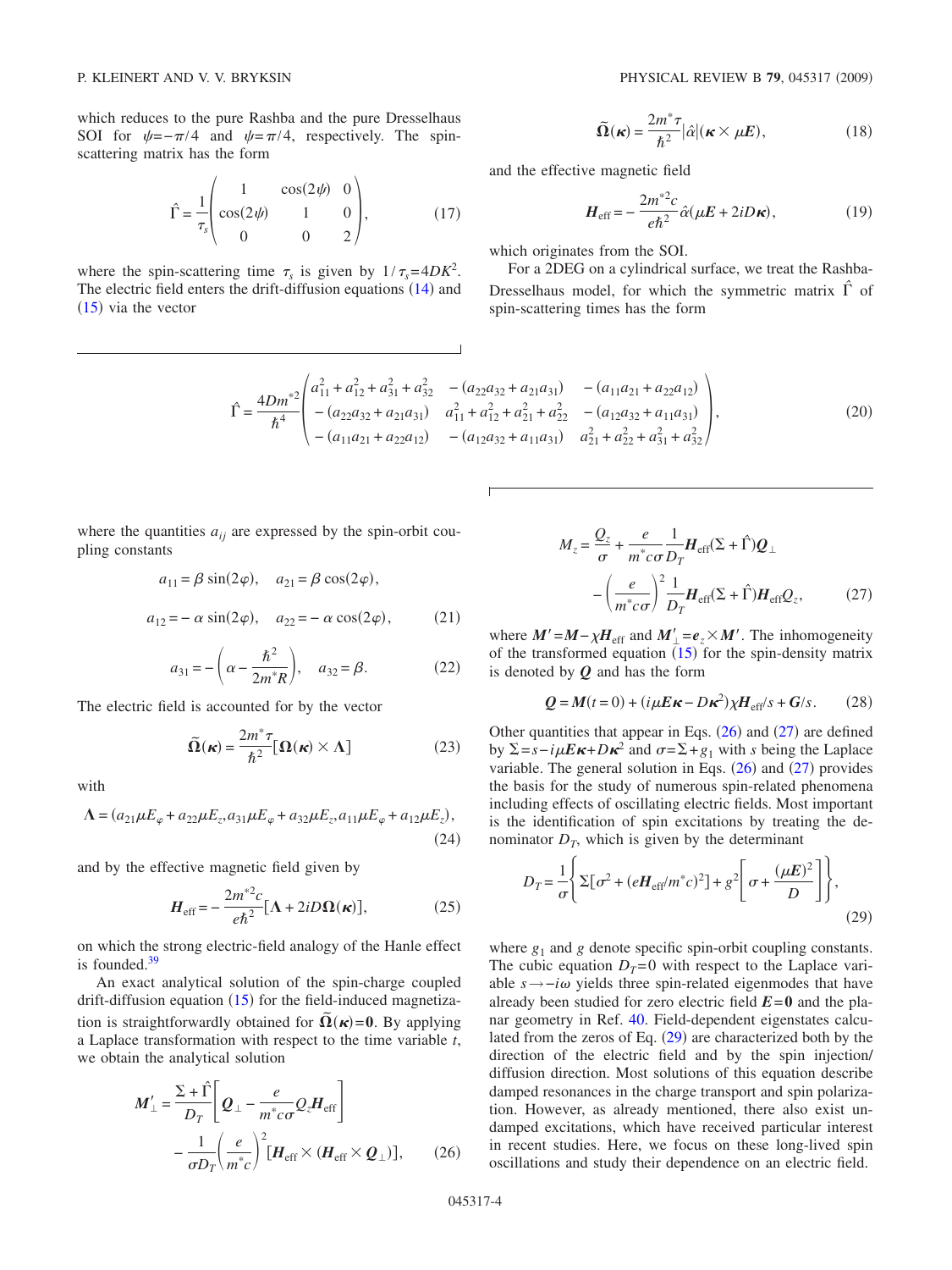### **III. PLANAR 2DEG**

The general spin-charge coupled drift-diffusion equations, which were derived in Sec. [II,](#page-1-1) are applicable both to planar and cylindrical semiconductor heterostructures with SOI. These equations cover numerous spin-related phenomena, which were partly studied previously.<sup>37[,38](#page-9-29)</sup> In this section, we derive additional conclusions for a planar 2DEG and focus on an optical excitation mechanism, which allows an identification of spin-related eigenmodes. The spirit of this study heavily rests on the rich physics of space-charge waves.<sup>13</sup> The main part of this paper is devoted to an illustrative example of this kind of research. Results are presented in Sec. [III C.](#page-5-0)

### **A. Amplification of an electric field by spin injection**

As a first application of our general approach, the chargecurrent density is studied on the basis of its definition

$$
\boldsymbol{j}(t) = -ie \nabla_{\boldsymbol{\kappa}} F(\boldsymbol{\kappa}, t)|_{\boldsymbol{\kappa} = 0}.
$$
 (30)

Taking into account Eq.  $(14)$  $(14)$  $(14)$  and the solution in Eqs.  $(26)$  $(26)$  $(26)$ and  $(27)$  $(27)$  $(27)$ , the components of the conductivity tensor are straightforwardly calculated. Here, we are interested in combining the ac electric field with an external permanent spininjection source that provides a generation rate  $G_z(s)$  for the out-of-plane spin polarization.

Focusing on the linear-response regime with respect to the in-plane electric field, an analytical expression for the conductivity tensor  $\hat{\sigma}$  is obtained. In accordance with the applicability of the drift-diffusion approach, the derivation is restricted to the case when the inequality  $\hbar n'/\tau n \ll 1$  is satisfied. For the frequency-dependent  $(s \rightarrow -i\omega)$  longitudinal and Hall conductivities, we obtain

$$
\sigma_{yy}^{xx}(s)/\sigma_0 = 1 \pm \frac{G_z \tau_s}{n}
$$

$$
\times \frac{\hbar n'}{4\pi n} \frac{\sin(4\psi)}{(s\tau_s + 1)(s\tau_s + 2\cos^2\psi)(s\tau_s + 2\sin^2\psi)},
$$
(31)

$$
\sigma_{yx}^{xy}(s)/\sigma_0 = \pm \frac{G_z \tau_s \hbar n'}{n} \frac{\sin(2\psi)}{s\tau_s + 2}
$$

$$
\times \left[ \frac{\tau}{\tau_s} - \frac{s\tau_s + 1}{(s\tau_s + 2\cos^2\psi)(s\tau_s + 2\sin^2\psi)} \right]
$$
(32)

with  $\sigma_0 = e\mu n$ . Other contributions to the charge transport, which are solely due to SOI, are much weaker than the retained terms originating from spin injection. This conclusion is illustrated by the curves  $(a)$  in Fig. [1,](#page-4-0) which have been numerically calculated for the case  $G_z = 0$ . Weak SOI leads only to a slight deviation of the longitudinal conductivities  $\sigma_{xx}$  and  $\sigma_{yy}$  from  $\sigma_0$ . The spin effect completely disappears for the special Rashba-Dresselhaus model with  $\alpha = \beta$  ( $\psi = 0$ ). The situation drastically changes, when there is an appreciable permanent spin injection, which leads to additional

<span id="page-4-0"></span>

FIG. 1. Real part of the diagonal conductivity components  $\sigma_{xx}$ (dashed lines) and  $\sigma_{yy}$  (solid lines) as a function of frequency  $\omega$  for  $\beta/\alpha = 0.5$ ,  $\alpha = 10^{-9}$  eV cm,  $\tau = 10^{-13}$  s, and  $D = 24$  cm<sup>2</sup>/s. The sets of dashed and solid lines (a) and (b) are calculated with  $G_{z0} / n = 0$ and 0.03, respectively.

contributions to the steady-state charge transport owing to the spin-galvanic effect. An example is shown by the curves (b) in Fig. [1.](#page-4-0) The striking observation is that Re  $\sigma_{yy}$  becomes negative for frequencies below about  $10^{10}$  Hz. This remarkable behavior is confirmed by the expression for the static conductivity

$$
\sigma_{yy}^{xx}(s)/\sigma_0 = 1 \pm \frac{G_z \tau_s}{n} \frac{\hbar n'}{4 \pi n} \cot(2\psi), \tag{33}
$$

from which it is concluded that  $\sigma_{yy}$  changes its sign for sufficiently strong spin injection. Therefore, we meet the particular situation that a paramagnetic medium, which usually absorbs energy from an ac electric field to produce a spin accumulation, is driven to another regime, where the ac field, which propagates in a given direction, is amplified by spin injection. This stimulated emission is similar to the microwave energy gain, which was recently predicted to occur in a paramagnetic medium with sufficiently large injection spin currents[.41](#page-9-32) Based on these findings derived for rotating magnetic fields, the authors proposed a concept for a spininjection maser. Our result is very similar to this interesting proposal.

#### **B. Electric-field-mediated spin excitations**

As a second application of our general approach, we treat coupled spin-charge eigenstates that exist in a biased sample. Effects of this kind depend not only on the directions of the electric field and the spin injection but also on the orientation of the crystallographic axes. Here, we study the influence of an electric field on an optically generated standing spin lattice that is periodic along the  $\kappa_{+} = (\kappa_{x} + \kappa_{y})/\sqrt{2}$  direction. For simplicity, it is assumed that the spin generation provides a regular lattice for the out-of-plane spin polarization

$$
Q_z(\kappa) = \frac{Q_{z0}}{2} [\delta(\kappa_+ - \kappa_0) + \delta(\kappa_+ + \kappa_0)].
$$
 (34)

Inserting this source term into Eq.  $(27)$  $(27)$  $(27)$ , we obtain for the related field-dependent magnetization the solution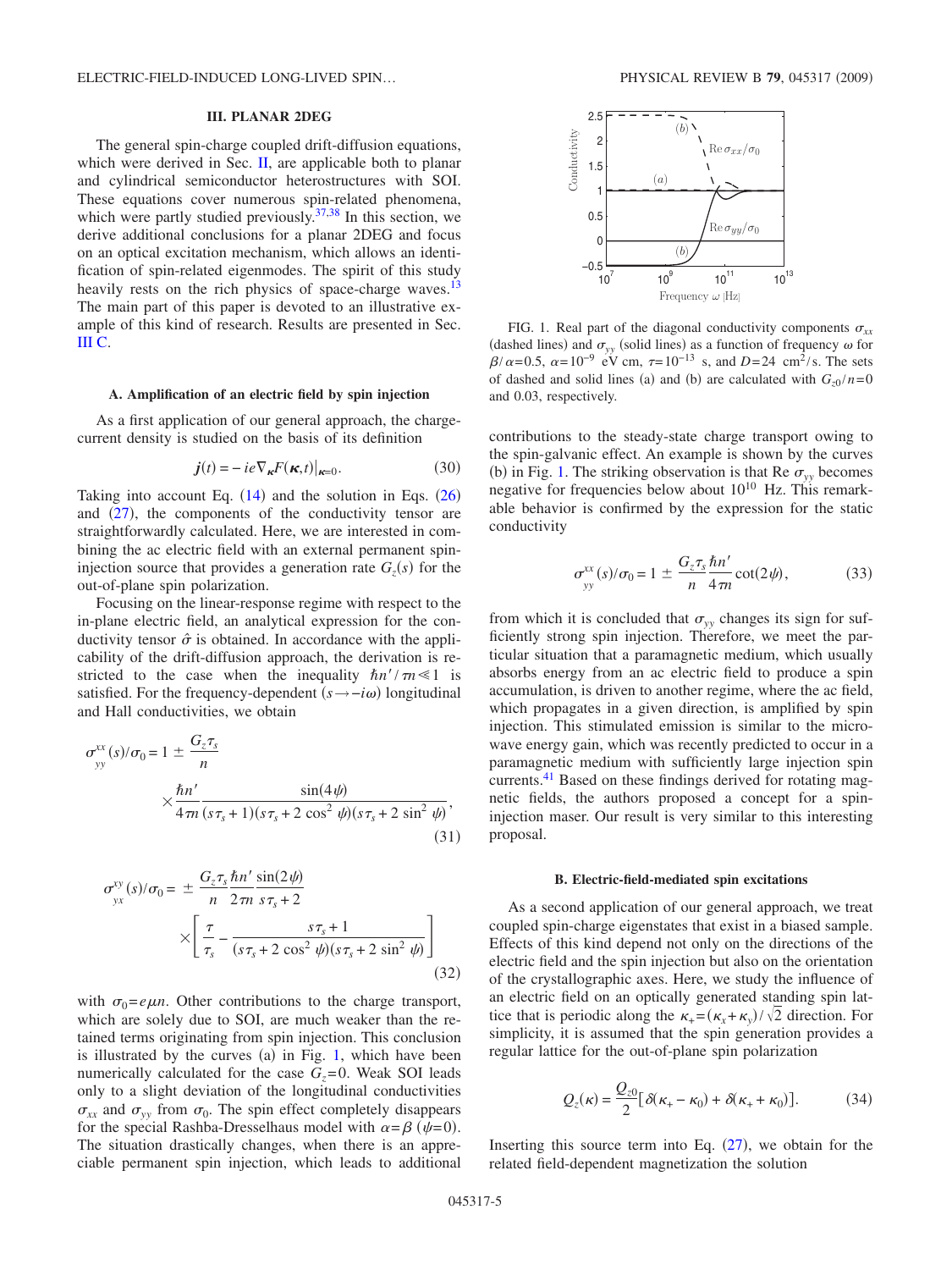<span id="page-5-2"></span>

FIG. 2. Time dependence of the electric-field induced out-ofplane magnetization for  $E_{+} = 500$  V/cm,  $D = 24$  cm<sup>2</sup>/s, and  $\tau$  $= 10^{-13}$  s. The lines a, b, and c were calculated for  $\kappa_+ / \sqrt{2}K = 2$  and  $\alpha = \beta = 10^{-9}$  eV cm;  $\kappa_+ / \sqrt{2K} = 2.01$  and  $\alpha = \beta = 10^{-9}$  eV cm; and  $\kappa_+ / \sqrt{2}K = 2.02$ ,  $\alpha = 1.05$ , and  $\beta = 0.95$  10<sup>-9</sup> eV cm, respectively. In addition, we set  $r_{+} = 0$ .

<span id="page-5-1"></span>
$$
M_z(\kappa, s) = \frac{\Sigma \sigma + g^2}{\Sigma [\sigma^2 + (eH_{\rm eff}/m^*c)^2] + g^2 [\sigma + (\mu E)^2/D]} Q_z(\kappa).
$$
\n(35)

The character of which is mainly determined by the poles calculated from the zeros of the denominator. The coupling constant *g* is given by  $4Dm^{*2}|\hat{\alpha}|/\hbar^4$  and  $g_1=2/\tau_s$ . Pronounced oscillations arise for the special Rashba-Dresselhaus model with  $\alpha = \beta$ . In this case (g=0), Eq. ([35](#page-5-1)) is easily transformed to spatial and time variables with the result

$$
M_z(r_+,t) = \frac{Q_{z0}}{2} \{e^{-D(\kappa_0 + 2\sqrt{2}K)^2 t} \cos[\kappa_0 r_+ + \mu E_+(\kappa_0 + 2\sqrt{2}K)t] + e^{-D(\kappa_0 - 2\sqrt{2}K)^2 t} \cos[\kappa_0 r_+ + \mu E_+(\kappa_0 - 2\sqrt{2}K)t]\},\tag{36}
$$

where  $K = \sqrt{2}m^* \alpha/\hbar^2$  and  $r_+ = (r_x + r_y)/\sqrt{2}$ . In general, this solution describes damped oscillations of the magnetization. However, due to a spin-rotation symmetry, there appears an undamped soft mode when the wave-vector component  $\kappa_0$  of the imprinted spin lattice matches the quantity  $2\sqrt{2}K$ , which is a measure of the SOI. This eigenmode leads to long-lived oscillations of the magnetization. Numerical results, calcu-lated from Eq. ([35](#page-5-1)), are shown in Fig. [2.](#page-5-2) Under the ideal condition  $\alpha = \beta$  and  $\kappa_0 = 2\sqrt{2K}$ , the induced magnetization rapidly reaches the value  $M_z = Q_{z0}/2$  (curve a) and remains constant afterward. However, any slight detuning of this special set of parameters sparks weakly damped oscillations that can last for many nanoseconds. Examples are shown by the curves b and c in Fig. [2.](#page-5-2) The importance of such spincoherent waves, especially their potential for future spintronic applications, has recently been emphasized by Pershin.<sup>42</sup> The long-lived spin waves that have been examined in this section are solely generated by an in-plane electric field. We see in them building blocks for future spintronic device applications that rely exclusively on electronic means for generating and manipulating spin.

## **C. Excitation of spin waves**

<span id="page-5-0"></span>Another wide research area that is covered by the spincharge coupled drift-diffusion equations  $(14)$  $(14)$  $(14)$  and  $(15)$  $(15)$  $(15)$  [or their solution in Eqs.  $(26)$  $(26)$  $(26)$  and  $(27)$  $(27)$  $(27)$ ] refers to the response of the spin subsystem to space-charge waves in semiconductor nanostructures. To provide an example for this kind of studies, we focus in this section on spin waves that are excited by an optically induced moving charge-density grating. Two laser beams with a slight frequency shift between them produce a moving interference pattern on the surface of the semiconductor sample that leads to a periodic generation rate for electron and holes of the form

$$
g(x,t) = g_0 + g_m \cos(K_g x - \Omega t) \tag{37}
$$

<span id="page-5-3"></span>with a homogeneous part  $g_0$  and a modulation  $g_m$ .  $K_g$  and  $\Omega$ denote the wave vector and frequency of the grating. The generation rate  $g(x,t)$  causes electron  $[F(x,t)]$  and hole  $[P(x,t)]$  density fluctuations that have the same spatial and temporal periodicity as the source  $g(x,t)$ . The dynamics of photogenerated electrons and holes is described by continuity equations, which encompass both carrier generation  $[g(x,t)]$  and recombination  $[r(x,t)]$  as well as drift and dif-fusion (see, for example, Ref. [43](#page-9-34)). If the retroaction of spin on the carrier ensemble is neglected, we obtain the set of equations

$$
\frac{\partial F}{\partial t} = \frac{1}{e} \frac{\partial J_n}{\partial x} + g(x, t) - r(x, t),\tag{38}
$$

$$
\frac{\partial P}{\partial t} = -\frac{1}{e} \frac{\partial J_p}{\partial x} + g(x, t) - r(x, t),\tag{39}
$$

where the current densities for electrons  $[J_n(x,t)]$  and holes  $[J_p(x, t)]$  are calculated from drift and diffusion contributions

$$
J_n = e\mu_n E_x F + eD_n \frac{\partial F}{\partial x},\qquad(40)
$$

$$
J_p = e\mu_p E_x P - eD_p \frac{\partial P}{\partial x}.
$$
\n(41)

In these equations,  $\mu_n$  and  $\mu_p$  ( $D_n$  and  $D_p$ ) denote the mobilities (diffusion coefficients) for electrons and holes, respectively. A constant electric field  $E_0$  applied along the *x* direction is complemented by a space-charge field  $\delta E(x, t)$ , which is calculated from unbalanced electron and hole densities via the Poisson equation

$$
\frac{\partial E_x}{\partial x} = \frac{4\pi e}{\varepsilon} (P - F) \tag{42}
$$

<span id="page-5-4"></span>with  $\varepsilon$  being the dielectric constant. The optical grating leads to a weak modulation of the carrier densities around their mean value  $(F = F^0 + \delta F$  and  $P = P^0 + \delta P$ ). Due to the spincharge coupling manifest in Eqs.  $(14)$  $(14)$  $(14)$  and  $(15)$  $(15)$  $(15)$ , chargedensity waves are transferred to the spin degrees of freedom and vice versa. As the hole spin relaxation is rapid, the time evolution of the generated spin pattern can be interpreted in terms of the motion of electrons alone. Consequently, the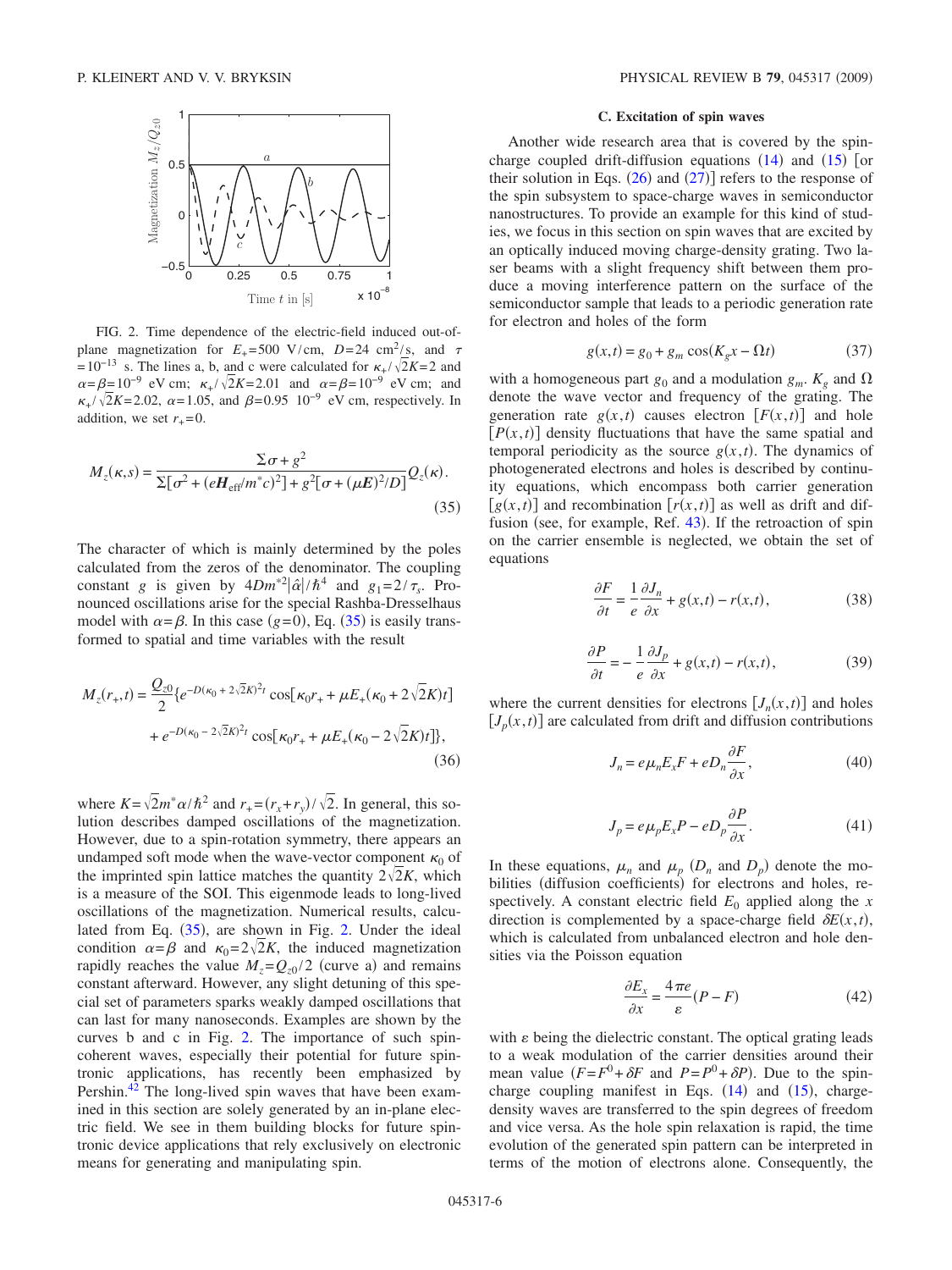hole density is not considered in the equations for the magnetization.

In the absence of the optical grating, there is no out-ofplane spin polarization  $(F_z^0=0)$ . For the in-plane components, a short calculation leads to the result

$$
F_x^0 = -\frac{1}{2}\hbar K_{11}\mu_n E_0 n',\tag{43}
$$

$$
F_y^0 = -\frac{1}{2}\hbar K_{21}\mu_n E_0 n',\qquad(44)
$$

which expresses the well-known effect of the electric-field mediated in-plane spin accumulation.<sup>44[,45](#page-9-36)</sup> In these equations, the spin-orbit coupling constants are denoted by  $K_{ii}$  $= 2m\alpha_{ij}/\hbar^2$ . Besides this homogeneous spin polarization, there is a field-induced contribution, which is due to the optical grating. For the respective spin modulation, the har-monic dependence of the carrier generation in Eq. ([37](#page-5-3)) via  $z = K_e x - \Omega t$  remains intact. In view of the periodic boundary condition that we naturally exploit for the optically induced grating, it is expedient to perform a discrete Fourier transformation with respect to the *z* variable according to the prescription  $F(z) = \sum_p \exp(ipz)F(p)$ . The resulting equations for the Fourier coefficients of the magnetization are easily solved by perturbation theory with respect to the optically induced electric field  $Y = \delta E/E_0$  and spin  $\delta F$  contributions. For the field-dependent homogeneous spin components (p  $= 0$ , we obtain the solution

<span id="page-6-0"></span>
$$
\delta F_x(0) = \frac{2K_{12}n}{g\,\tau_s e E_0 n'} \,\delta F_z(0),\tag{45}
$$

$$
\delta F_y(0) = \frac{2K_{22}n}{g\tau_s e E_0 n'} \delta F_z(0),\tag{46}
$$

$$
\delta F_z(0) = -\frac{(\mu_n E_0)^2 / D_n}{2/\tau_s + (\mu_n E_0)^2 / D_n} \{ S(1)Y(-1) + S(-1)Y(1) \},\tag{47}
$$

in which the  $p=1$  spin fluctuation occurs via the quantity

$$
S(1) = \delta F_z(1) + \frac{\tau_s}{2\tau_E} \frac{K_{11}}{K_g} \delta F_y(1) - \frac{\tau_s}{2\tau_E} \frac{K_{21}}{K_g} \delta F_x(1). \tag{48}
$$

<span id="page-6-1"></span>The scattering time  $\tau_E$ , which is provided by the constant electric field, is given by  $1/\tau_E = \mu_n E_0 K_g$ . The spin response described by Eqs.  $(45)$  $(45)$  $(45)$ – $(48)$  $(48)$  $(48)$  is a consequence of electric-field fluctuations that accompany the optically induced charge modulation. As we neglect the retroaction of the induced spin fluctuation on the charge balance, the determination of  $Y(p=1)$  rests exclusively on Eqs. ([37](#page-5-3))–([42](#page-5-4)). The calculation has been performed in our previous work.<sup>43</sup> To keep our presentation self-contained, we present the respective results that are needed for the calculation of the spin polarization. The relative electric-field modulation, which has the form

$$
Y(1) = -\frac{g_m}{2g_0} \frac{1 + i\Lambda_-}{\tau \tau_M (\Omega - \Omega_1)(\Omega - \Omega_2)},
$$
(49)

<span id="page-6-3"></span>exhibits characteristic resonances at eigenmodes of spacecharge waves given by

<span id="page-6-2"></span>
$$
\Omega_{1,2} = -\frac{1}{2} (\mu_- E_0 K_g + i\Gamma)
$$
  

$$
\pm \sqrt{\left[\frac{1}{2} (\mu_- E_0 K_g + i\Gamma)\right]^2 + (1 + \alpha_1)/\tau \tau_M}.
$$
 (50)

The damping of this mode

$$
\Gamma = D_{+} K_{g}^{2} + \frac{1}{\tau_{M}} + \frac{1}{\tau}
$$
\n(51)

includes the Maxwellian relaxation time  $\tau_M = \varepsilon/4\pi\sigma_d$  with  $\sigma_d = e g_0 \tau \mu_+$  and  $\mu_{\pm} = \mu_n \pm \mu_p$ . The parameter  $\alpha_1$  in Eq. ([50](#page-6-2)) depends on the electric field and is calculated from

$$
\alpha_1 = d_+(\Lambda_+ - \mu \Lambda_-) + \kappa d_+(1 - \mu^2 + \Lambda_+^2 - \Lambda_-^2) + \kappa \Lambda_+, \tag{52}
$$

where  $d_{\pm} = \mu_{\pm} E_0 K_g \tau / 2$ ,  $\Lambda_{\pm} = D_{\pm} K_g / \mu_{\pm} E_0$ ,  $\kappa = (\varepsilon / 4 \pi e)$  $\times E_0K_g/2g_0\tau$ , and  $\mu=\mu_-/\mu_+$ . The resonant amplification of dc and ac current components due to space-charge waves provides information useful for the determination of the lifetime and the mobilities of photogenerated electrons and holes in semiconductors.<sup>43</sup>

To continue the analysis of the spin response, the set of linear equations for the  $p=1$  Fourier coefficients of the spin vector must be solved. The analytical solution has the form

$$
S(1) = \frac{\hbar \tau_{s} n'}{4 \tau_{E}^{2} K_{g}^{2}} \frac{g \tau_{E}}{\tilde{D}_{T}} \left[ 1 + \frac{1 + 2i\Lambda}{1 + \tilde{\Sigma} \tau_{s}/2 \tau_{E}} \right] (K_{11} K_{12} + K_{21} K_{22})
$$
  
 
$$
\times \left\{ \tilde{\Sigma} (1 + 2i\Lambda) \frac{\delta F(1)}{n} + (\tilde{\Sigma} - i) Y(1) \right\},
$$
 (53)

where  $\tilde{\Sigma} = \Lambda - i(1 + \Omega \tau_E)$  and  $\Lambda = D_n K_g / \mu_n E_0$ . Again, the denominator  $\overline{D}_T$  in Eq. ([53](#page-6-3)) is used for the identification of electric-field-induced eigenmodes of the spin system. For the specific setup treated in this section, the general expression given in Eq.  $(29)$  $(29)$  $(29)$  reduces to the dimensionless form

<span id="page-6-4"></span>
$$
\tilde{D}_T = \frac{1}{\tilde{\Sigma} + 2\tau_E/\tau_s} \left\{ \tilde{\Sigma} \left[ (\tilde{\Sigma} + 2\tau_E/\tau_s)^2 + \frac{K_{11}^2 + K_{21}^2}{K_g^2} (1 + 2i\Lambda)^2 \right] + (g\tau_E)^2 \left[ \tilde{\Sigma} + \frac{2\tau_E}{\tau_s} + \frac{(1 + 2i\Lambda)^2}{\Lambda} \right] \right\}.
$$
\n(54)

The closed solution in Eqs.  $(45)$  $(45)$  $(45)$ – $(54)$  $(54)$  $(54)$  for the homogeneous spin polarization, which is due to a moving optical grating, has a resonant character when eigenmodes of the spin subsystem are excited. The dispersion relations of these modes are obtained from the cubic equation  $\tilde{D}_T = 0$  with respect to  $\Omega$ . Depending on the relative strength of the imaginary part in the equation  $\Omega = \Omega(\kappa)$ , a more or less pronounced resonance occurs in the induced spin polarization. Due to the spin-rotation symmetry of the model, the special Rashba-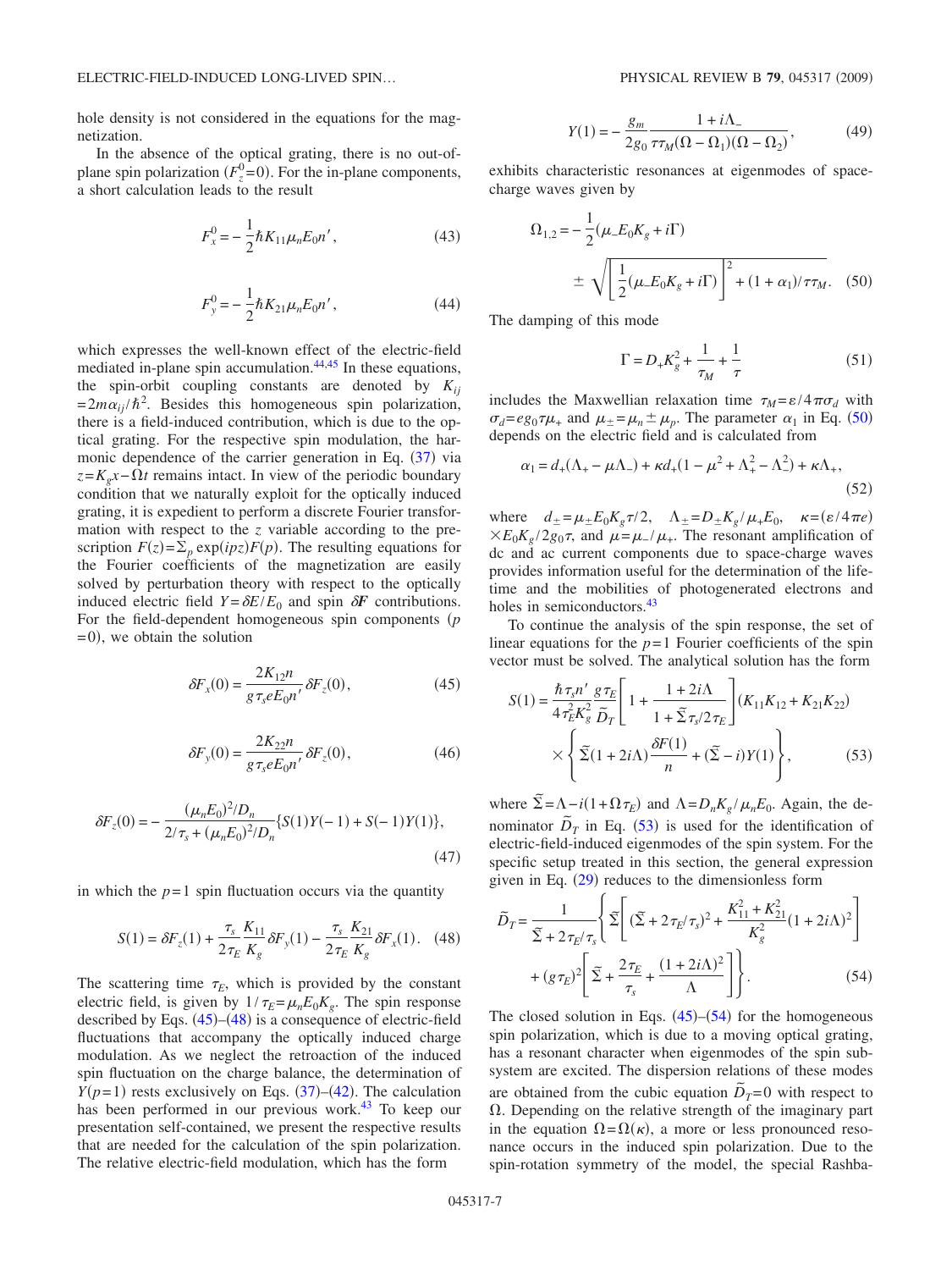<span id="page-7-0"></span>

FIG. 3. Induced in-plane spin polarization as a function of *z*  $=K_e x - \Omega t$  for  $\alpha = \beta = 0.2 \times 10^{-9}$  eV cm,  $g_0 = g_m = 10^{19}$  cm<sup>-3</sup> s<sup>-1</sup>,  $\mu_n = 0.5$  cm<sup>2</sup>/V s,  $\mu_p = 0.2$  cm<sup>2</sup>/V s, *T*=77 K, and a recombination time  $\tau_r = 10^{-6}$  s. The curves a, b, and c are calculated with *E*0 max= 2.67 kV/cm, *E*0 max+ 100 V/cm, and *E*0 max− 100 V/cm, respectively. For the dashed line, we used  $E_0 = 1$  kV/cm.

Dresselhaus system with  $\alpha = \beta$  provides an attractive example. By rotating the spin-injection direction, the situation becomes even more interesting. A rotation around  $\pi/4$  leads to the set of SOI parameters  $\alpha_{11} = \alpha_{12} = \alpha_{22} = 0$  and  $\alpha_{21}$  $=-2\alpha$ . In this special case ( $g=0$ ), we obtain for the  $p=1$ Fourier component of the in-plane spin polarization the result

$$
\delta F_y(1) = \frac{i\hbar n'}{2\tau_E} \frac{K_{21}}{K_g} \frac{\Lambda [1 + (K_{21}/K_g)^2] - i(1 + \Omega \tau_E)}{\tau_E^2 (\Omega + \Omega_{s1})(\Omega + \Omega_{s2})} Y(1),\tag{55}
$$

in which two field-induced spin eigenmodes appear. The dispersion relations of which are expressed by

$$
\Omega_{s1,2} = \mu_n E_0 (K_g \mp K_{21}) + i D_n (K_g \mp K_{21})^2. \tag{56}
$$

Again the damping of one mode completely disappears under the condition  $K_g = -K_{21} = 4m^* \alpha/\hbar^2$ . This peculiarity gives rise to a pronounced resonance in the field dependence of the spin dynamics at  $\mu_n E_0$   $_{\text{max}} = \Omega / (K_g + K_{21})$ . Figure [3](#page-7-0) illustrates this effect. Calculated is the in-plane spin modulation  $\delta F_y(K_g x - \Omega t) = 2$  Re  $\delta F_y(1) \exp(iz)$ . The smooth dashed line displays the response of the spin polarization to the optically generated moving charge-density pattern for *E*<sup>0</sup>  $= 1$  kV/cm. The unpretentious signal is considerably enhanced under the resonance condition when  $E_0 = E_{0 \text{ max}}$  $= 2.67$  kV/cm (curve a in Fig. [3](#page-7-0)). By changing the field strength a little bit  $[E_0 = E_{0 \text{ max}} + 100 \text{ V/cm}$  (curve b) and  $E_0 = E_{0 \text{ max}} - 100 \text{ V/cm (curve c)}$ , the phase, amplitude, and frequency of the spin wave drastically change. This resonant influence of an electric field on the excited spin waves is a pronounced effect that is expected to show up in experiments. By applying a magnetic field, the resonant in-plane spin polarization is rotated to generate an out-of plane magnetization.

# **IV. CYLINDRICAL 2DEG**

The general approach developed in this paper for the treatment of field-mediated spin effects in a planar 2DEG

can be transferred to the study of spin phenomena on curved surfaces. As an example, let us consider field-dependent long-lived spin modes on a cylinder. According to Eq. ([29](#page-3-2)), the dispersion relation of spin waves are calculated from the equation

$$
\Sigma(\sigma^2 + \omega_H^2) + g_2 \left(\sigma + \frac{(\mu E)^2}{D}\right) = 0,\tag{57}
$$

<span id="page-7-1"></span>in which the shorthand notations  $\omega_H = (e/m^*c)H_{\text{eff}}$  and  $\sigma$  $=\Sigma + g_1$  are used. The coupling constants  $g_1$  and  $g_2$  are given by

$$
g_1 = 2\frac{4Dm^{*2}}{\hbar^4} \left[ \alpha^2 + \beta^2 - \frac{\hbar^2}{2m^*R} \left( \alpha - \frac{\hbar^2}{4m^*R} \right) \right],
$$
 (58)

$$
g_2 = \left(\frac{4Dm^{*2}}{\hbar^4}\right)^2 \left[\beta^2 - \alpha \left(\alpha - \frac{\hbar^2}{2m^*R}\right)\right]^2.
$$
 (59)

The cubic equation  $(57)$  $(57)$  $(57)$  with respect to the Laplace variable *s* has three solutions, which give the dispersion relations of spin excitations. Most eigenmodes have a finite lifetime. However, there is one long-lived spin excitation, whose damping completely disappears for a given wave number  $\kappa_z$ . This mode appears for a model without any Dresselhaus SOI  $(\beta=0)$  when the Rashba coupling constant  $\alpha$  matches the quantity  $\hbar^2/2m^*R$ . In this case, we obtain  $(s \rightarrow i\omega)$ 

$$
\omega_{1,2} = -\mu E_z(\kappa_z \pm K) - iD(\kappa_z \pm K)^2 \tag{60}
$$

with  $K = 2m^* \alpha / \hbar^2$  being a wave number that is built from the Rashba spin-orbit coupling constant  $\alpha$ . This soft mode becomes increasingly undamped in the limit  $\kappa \rightarrow K$ . The persistent spin mode of this kind, which is a consequence of a new spin-rotation symmetry, has no counterpart in the planar Rashba model and is a distinct feature that solely appears on a cylinder surface.

In order to excite the persistent spin wave, a regular lattice of spin polarization  $Q_r$  perpendicular to the cylinder surface is provided by laser pulses. For simplicity, the spin generation is assumed to have the form

$$
Q_r = \frac{Q_{r0}}{2} [\delta(\kappa_z - \kappa_0) + \delta(\kappa_z + \kappa_0)].
$$
 (61)

Under the condition  $Q_{\varphi} = Q_{z} = 0$ , the solution of Eq. ([15](#page-2-4)) is expressed by

$$
M_z = \frac{\mu E_z K}{\sigma^2 + \omega_H^2} Q_r, \quad M_r = \frac{\sigma}{\sigma^2 + \omega_H^2} Q_r.
$$
 (62)

In the derivation of these equations, it was considered that the inverse Fourier transformation with respect to  $\kappa_{\varphi}$  leads to  $\varphi$ =0. The inverse Laplace transformation and the integration over  $k_z$  give for the nonvanishing components of the fieldmediated magnetization the final results

$$
M_r(z,t) = \frac{Q_{r0}}{2} \{ e^{-D(\kappa_0 + K)^2 t} \cos[\kappa_0 z + \mu E_z(\kappa_0 + K)t] + e^{-D(\kappa_0 - K)^2 t} \cos[\kappa_0 z + \mu E_z(\kappa_0 - K)t] \}, \quad (63)
$$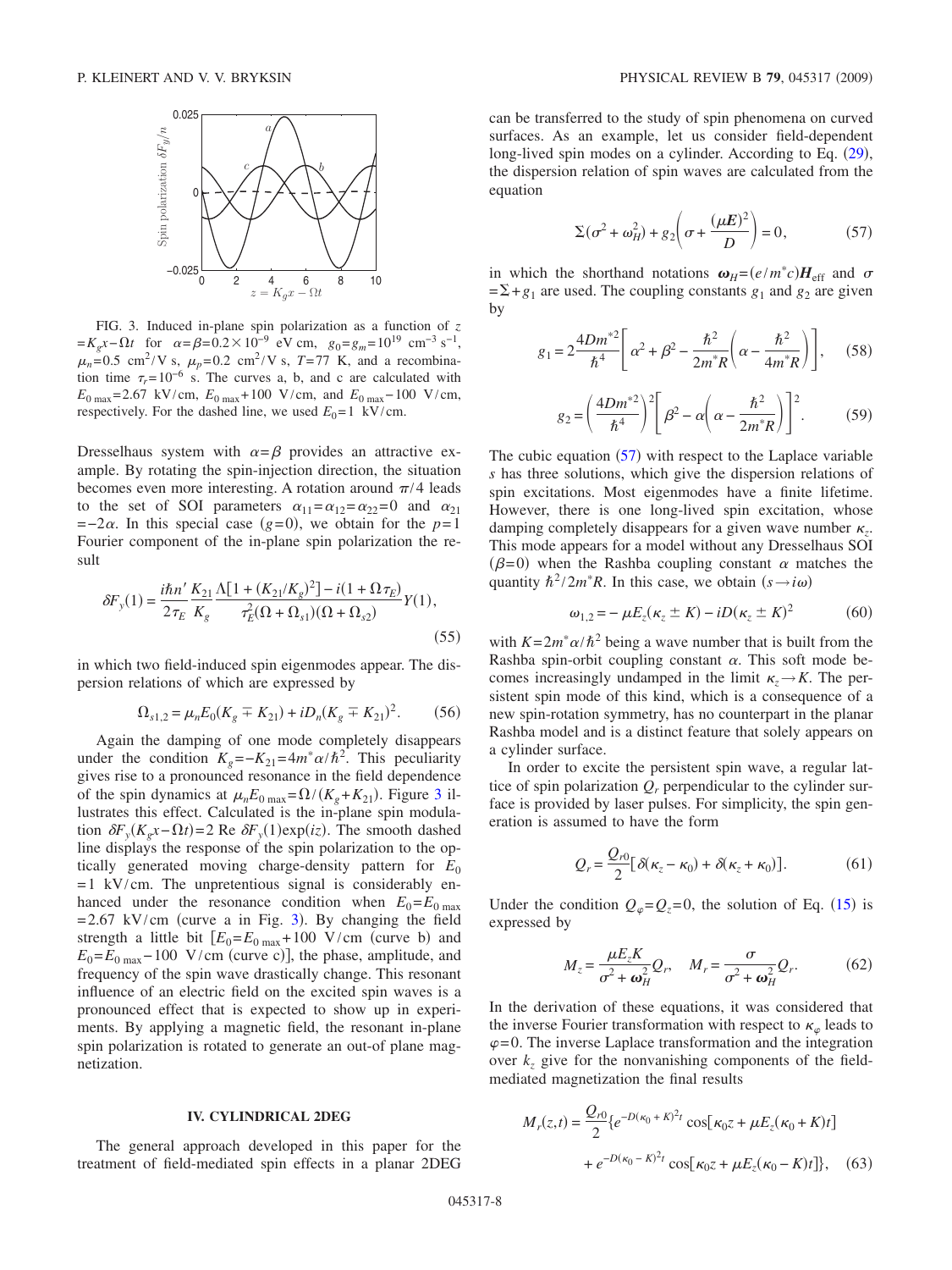with

$$
M_z(z,t) = M_z^{(-)}(z,t) - M_z^{(+)}(z,t)
$$
 (64)

$$
M_{z}^{\pm}(z,t) = \frac{\mu E_{z}}{(\mu E_{z})^{2} + (2D\kappa_{0})^{2}} \frac{Q_{r0}}{2}
$$
  
×{2D $\kappa_{0} \cos[\kappa_{0}z + \mu E_{z}(\kappa_{0} \pm K)t]$   
-  $\mu E_{z} \sin[\kappa_{0}z + \mu E_{z}(\kappa_{0} \pm K)t]e^{-D(\kappa_{0} \pm K)^{2}t}$ . (65)

Both components  $M_z$  and  $M_r$  consist of a strongly and weakly damped oscillating term. Under the resonance condition  $\kappa_0$ =*K*, the first mode quickly disappears, whereas the second mode becomes completely undamped. There is a smooth dependence on the electric field *Ez* in the magnetization *Mz* along the cylinder axis. A slight detuning of the resonance, however, leads to the appearance of an electricfield-driven spin wave. The damping of which is extremely weak. The frequency of this long-lived spin excitation is directly controlled by the applied electric field. The situation is similar to the persistent spin helix of a planar 2DEG, so that the proposal of a nonballistic spin transistor<sup>7</sup> supports our expectation that the robust spin wave on a cylinder and its direct manipulation by an electric field has the potential to be utilized in future spintronic device applications.

## **V. SUMMARY**

The generation and manipulation of a spin polarization in nonmagnetic semiconductors by an electric field is a subject that has recently received considerable attention. All information needed for the description of these field-induced spin effects is given by the spin-density matrix, the equation of motion of which is governed by the model Hamiltonian. The SOI is the main ingredient in this approach. In spite of the fact that kinetic equations for the four-component spindensity matrix are straightforwardly derived, at least two caution notices are in order: (i) for the consistent treatment of scattering, its dependence on SOI must be considered and (ii) to reproduce the well-known field-induced spin accumulation, third-order spin corrections have to be retained in the kinetic equations. In order to study macroscopic spin effects, it is expedient to suppress still existing superfluous information in the spin-density matrix by deriving spin-charge coupled drift-diffusion equations. Under the condition of weak SOI, we followed this program and derived basic equations in an exact manner. These equations, which are valid for the general class of linear SOI, apply to various electricfield-induced spin effects that depend not only on the orientation of the crystallographic axes but also on the spininjection direction and the alignment of the electric field. An exact solution of the basic equations for the magnetization allows the identification of field-dependent spin excitations. Among these spin eigenmodes there are long-lived spin waves that can be excited by a spin and/or charge grating providing the necessary wave vector. The applicability of our general approach was illustrated by a few examples. The treatment of the spin-mediated conductivity of charge carriers reveals the possibility that a component of an ac electric field is amplified by spin injection. A similar effect led to the recent proposal for a spin-injection maser device.<sup>41</sup> In a second application, it was demonstrated how a regular lattice of an out-of-plane spin polarization excites long-lived fielddependent spin waves in a planar 2DEG. The calculation refers to a  $[001]$  semiconductor quantum well with balanced Rashba and Dresselhaus SOIs, for which a persistent spin helix has been identified.<sup>6</sup> In the main part of the paper, the rich physics of space-charge waves was utilized for the study of spin excitations. By considering a typical setup for the optical generation of a moving charge pattern, the associated dynamics of the related spin degrees of freedom was treated. It was shown that the charge modulation can be used to excite intrinsic field-dependent spin waves. This example demonstrates that the powerful methods developed in the field of space-charge waves can be used for the study of spin excitations.

Finally, we applied our approach to the treatment of spin dynamics on a curved surface, where new long-lived spin excitations exist even in the nonballistic regime. From the solution of rigorous coupled spin-charge drift-diffusion equations for a cylindrical surface, the dispersion relations of field-dependent spin eigenmodes were identified. In general, there are three damped spin excitations on a cylinder. The character of which is determined by the coupling constants  $\alpha$ and  $\beta$  of the Rashba and Dresselhaus SOIs. For the pure Rashba model  $(\beta = 0)$ , a long-lived spin wave exists when the radius *R* of the cylinder matches the condition  $R = \hbar^2 / 2m^* \alpha$ . This finding is of particular interest as an applied electric field stimulates a nearly undamped spin wave. This peculiarity of the Rashba model on a cylindrical surface has no counterpart in a planar 2DEG. Unfortunately, the experimental demonstration of this effect is rendered more difficult because the huge internal strain within the rolled-up tube breaks the bulk inversion symmetry, so that an appreciable Dresselhaus contribution to the SOI is expected, which detunes the strong spin resonance. If this problem can be circumvented, the long-lived field-mediated spin excitations on a cylinder have the potential to be utilized in spintronic devices that work even in the nonballistic regime.

### **ACKNOWLEDGMENT**

Partial financial support by the Deutsche Forschungsgemeinschaft is gratefully acknowledged.